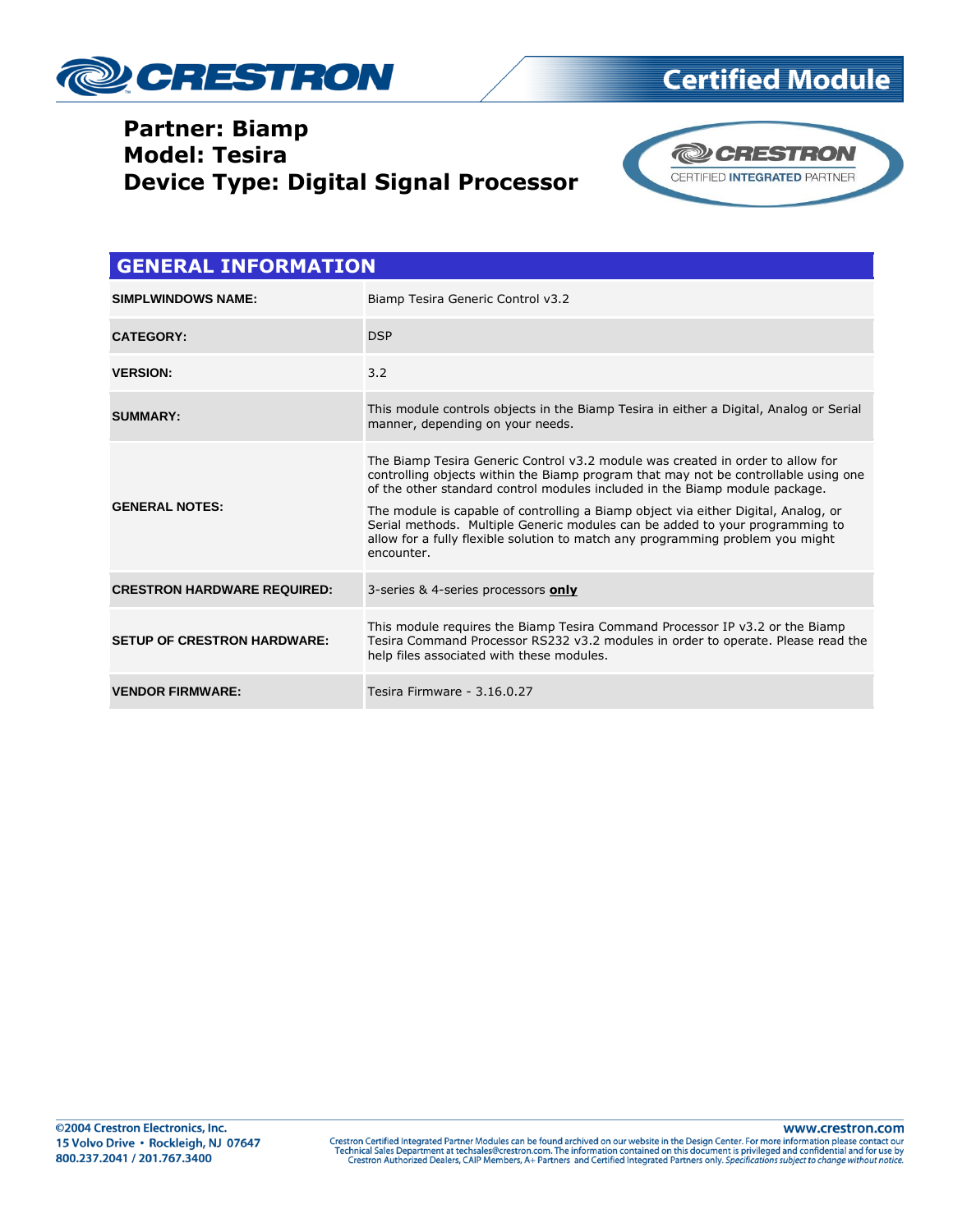

### **Partner: Biamp Model: Tesira Device Type: Digital Signal Processor**



| <b>PARAMETER:</b>           |                                                                                                                                                                                                                                                                                                                                                                                                                                                                                                                                                                                                            |  |  |
|-----------------------------|------------------------------------------------------------------------------------------------------------------------------------------------------------------------------------------------------------------------------------------------------------------------------------------------------------------------------------------------------------------------------------------------------------------------------------------------------------------------------------------------------------------------------------------------------------------------------------------------------------|--|--|
| Instance_Tag                | Instance_Tag is the unique name, for the control object, that was assigned inside<br>the Biamp Tesira Programming.<br>Note: If your Instance_Tag has spaces in its name, surround the name with quotes<br>using the \x22 hex escape sequence. Example: \x22My Name\x22                                                                                                                                                                                                                                                                                                                                     |  |  |
| <b>Attribute Code</b>       | Attribute Code selection informs the module what type of object to control.                                                                                                                                                                                                                                                                                                                                                                                                                                                                                                                                |  |  |
| Index 1                     | When controlling a Biamp Tesira object, part of the control protocol may use<br>Index_1. When Index_1 is not required, the parameter needs to be set to 0.<br>Index 1 in most cases represents the input value, and Index 2 represents the<br>output value. So when dealing with things like Crosspoints, both Index_1 and<br>Index_2 are required. Understanding the Biamp Tesira control object is mandatory in<br>order to setup this module correctly.                                                                                                                                                 |  |  |
| Index 2                     | When controlling a Biamp Tesira object, part of the control protocol may use<br>Index 2. When Index 2 is not required, the parameter needs to be set to 0.<br>Index_1 in most cases represents the input value, and Index_2 represents the<br>output value. So when dealing with things like Crosspoints, both Index 1 and<br>Index 2 are required. Understanding the Biamp Tesira control object is mandatory in<br>order to setup this module correctly.                                                                                                                                                 |  |  |
| Signal_Type                 | As the generic module is capable of supporting either digital, analog or serial control,<br>this value indicates how you intend to use the module. Once a selection is made,<br>the module will only operate on the inputs and outputs listed for that type and<br>ignore any input and output changes for the other types.<br>For instance, if the value is set to "Digital", the module will only respond to changes<br>on the Digital inputs and only update values on the Digital outputs. In this case,<br>changes and feedback on the Analog and Serial signals will not be processed or<br>updated. |  |  |
| <b>Has_Subscription</b>     | Value indicates whether the object you are controlling has subscription capabilities<br>(i.e. supports unsolicited feedback). If this value is set to "Yes", the module will<br>attempt to subscribe to state changes supported by the object. If this value is set to<br>"No", no subscription attempts will be made and feedback will only be updated when<br>the module is polled manually or when the Biamp provides feedback based on state<br>changes made by the module.                                                                                                                            |  |  |
| <b>Command Processor ID</b> | Setting to indicate the ID for the command processor that this module will register<br>itself with.                                                                                                                                                                                                                                                                                                                                                                                                                                                                                                        |  |  |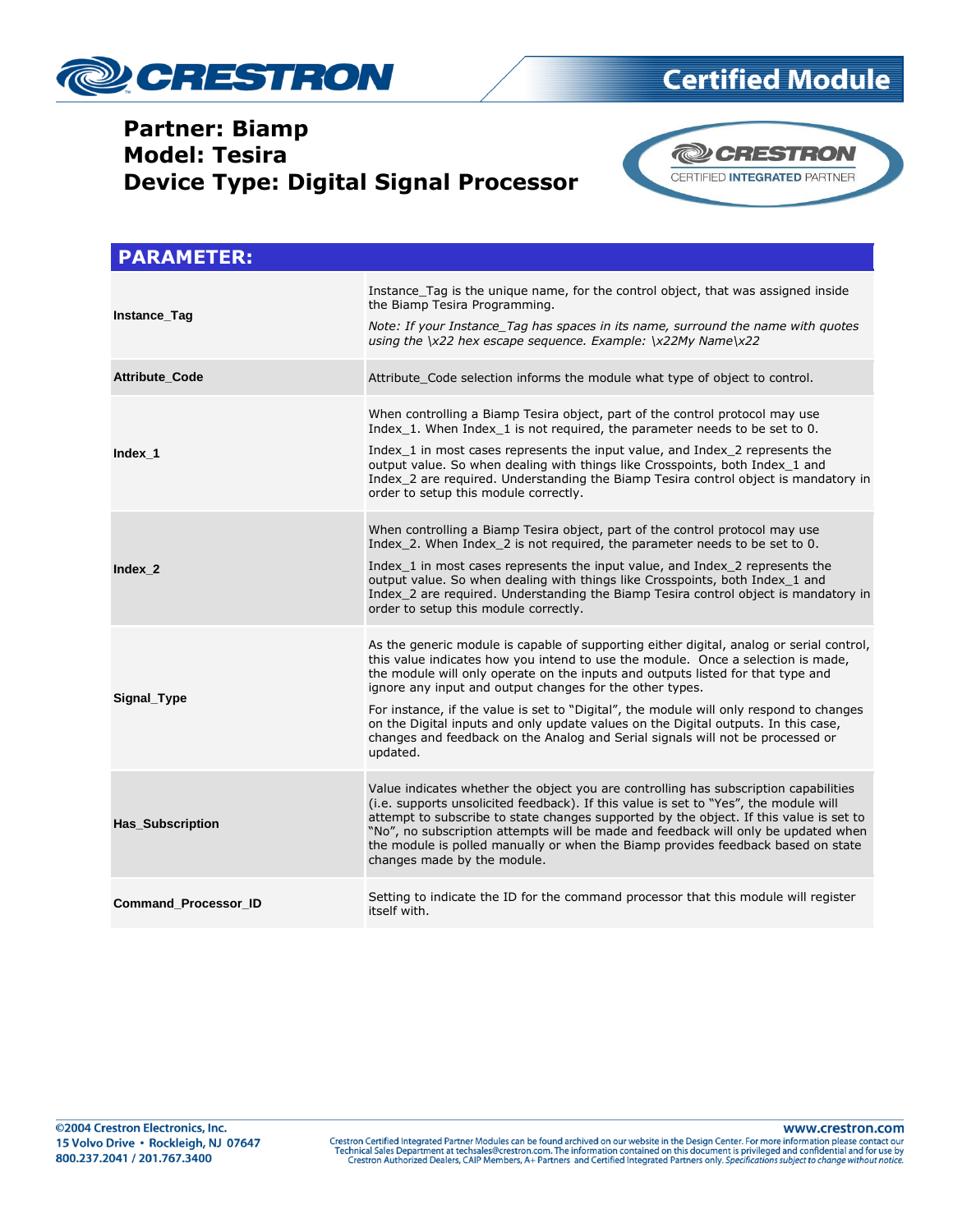

### **Partner: Biamp Model: Tesira Device Type: Digital Signal Processor**



| <b>CONTROL:</b>                         |                |                                                                                                                                                                  |  |  |
|-----------------------------------------|----------------|------------------------------------------------------------------------------------------------------------------------------------------------------------------|--|--|
| Poll                                    | D              | Pulse to poll for the current value. If the Has_Subscription parameter has been set<br>to "Yes", this signal will be ignored.                                    |  |  |
| Digital_On, Digital_Off, Digital_Toggle | D              | Pulse to change the state of the digital inputs. These signals will only be processed<br>if the "Signal Type" parameter has been set to "Digital".               |  |  |
| Analog_Value                            | $\overline{A}$ | Analog value to be sent when the Analog_Set input is pulsed. This signal will only<br>be processed if the "Signal Type" parameter has been set to "Analog".      |  |  |
| Analog_Set                              | D              | Pulse to send the analog value entered in the Analog_Value input. This signal will<br>only be processed if the "Signal Type" parameter has been set to "Analog". |  |  |
| <b>Serial Value</b>                     | S.             | Serial value to be sent when the Serial_Set input is pulsed. This signal will only be<br>processed if the "Signal Type" parameter has been set to "Serial".      |  |  |
| <b>Serial Set</b>                       | D              | Pulse to send the analog value entered in the Serial_Value input. This signal will<br>only be processed if the "Signal_Type" parameter has been set to "Serial". |  |  |
| Enable                                  | D              | Set High: Control Module Enabled.<br>Set Low: Control Module Disabled.<br>Note: Use a 1 for normal operation.                                                    |  |  |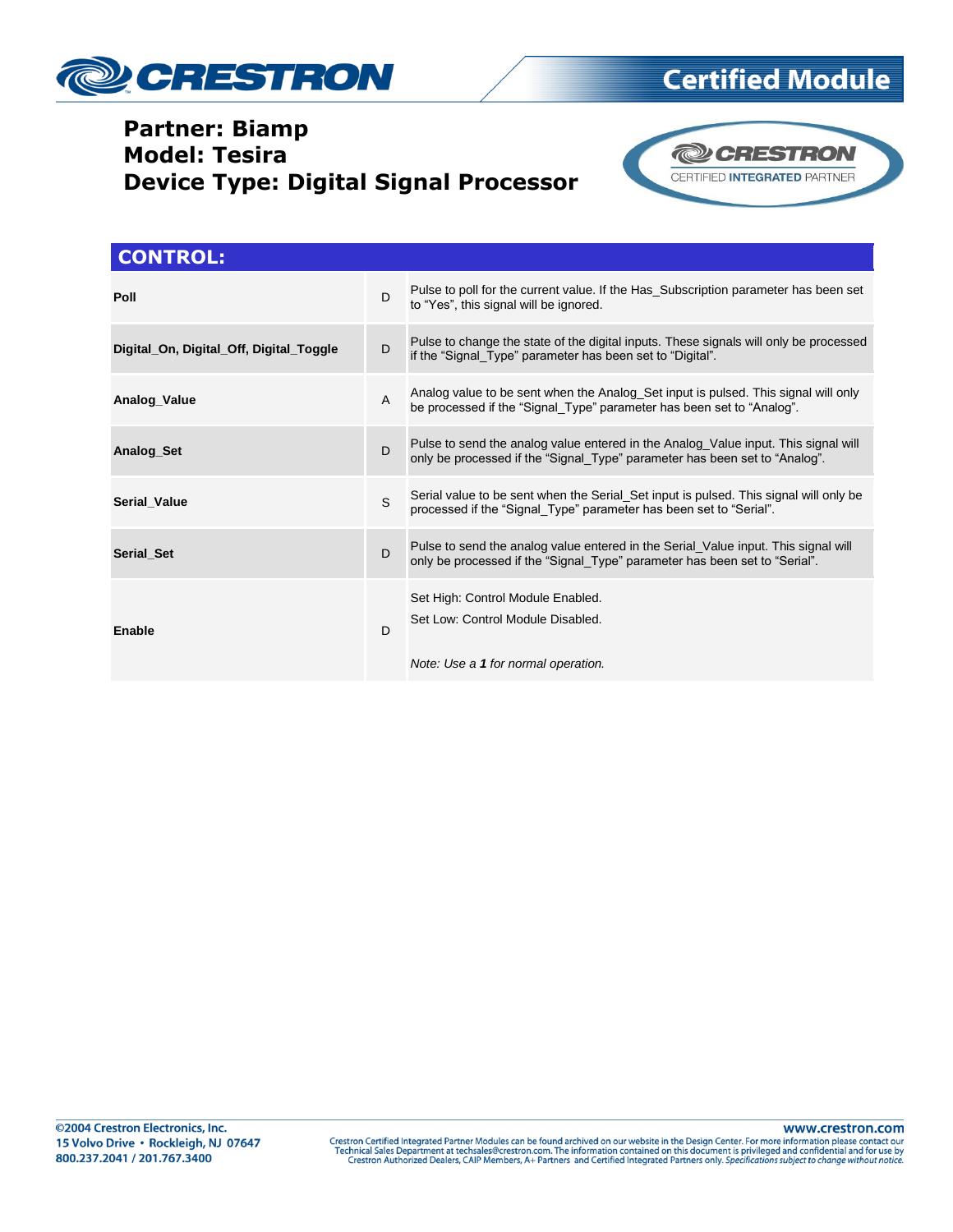

### **Partner: Biamp Model: Tesira Device Type: Digital Signal Processor**





| <b>FEEDBACK:</b>              |   |                                                                                                                                                                                                                                          |  |  |
|-------------------------------|---|------------------------------------------------------------------------------------------------------------------------------------------------------------------------------------------------------------------------------------------|--|--|
| Is Initialized                | D | Signal is high to indicate the module has successfully received all required<br>responses from its initializing queries.                                                                                                                 |  |  |
| Digital_Is_On, Digital_Is_Off | A | Indicates the current digital state of the object being controlled. These signals will<br>only be processed if the "Signal_Type" parameter has been set to "Digital".                                                                    |  |  |
| <b>Current Analog Value</b>   | A | Indicates the current analog state of the object being controlled. This signal will<br>only be processed if the "Signal Type" parameter has been set to "Analog".                                                                        |  |  |
| <b>Volume Level Text</b>      | S | Indicates the current serial state of the object being controlled. This signal will only<br>be processed if the "Signal Type" parameter has been set to "Serial".                                                                        |  |  |
| <b>Is Quarantined</b>         | D | Signal is high to indicate that a component has failed to initialize because of<br>configuration issues. The Command Processor will attempt to initialize the<br>quarantined component again when a new connection has been established. |  |  |